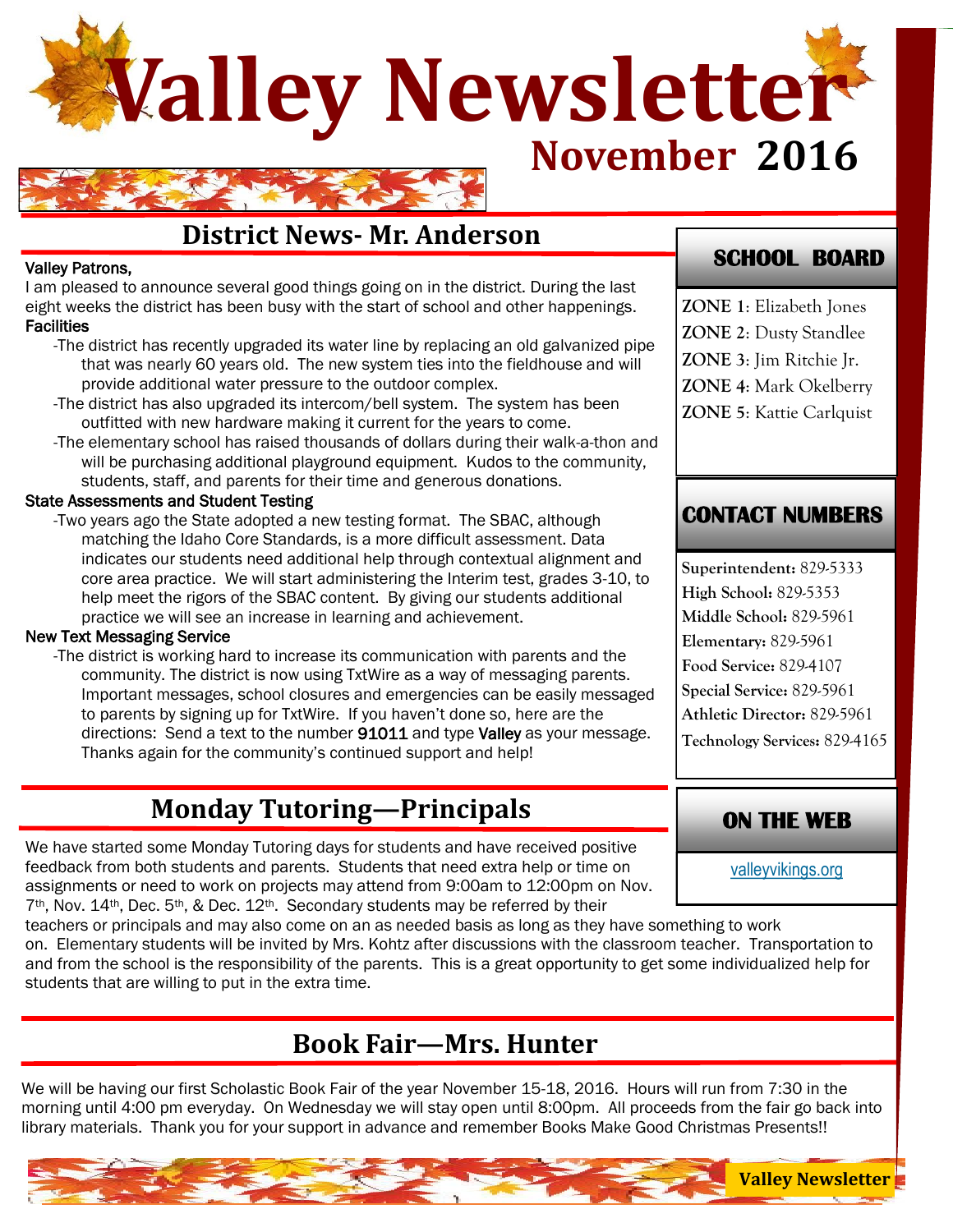# **Veterans Day– Mr. Hardy**

We would like to invite our community to join us in the new gym for an assembly to honor our veterans on Nov. 11<sup>th</sup> at 9:00am. Also, we would love to have as many veterans as possible come for a breakfast at the school at 7:45am. If you know a veteran or have someone in your family that would like to attend, we would love to have them join us on this special day.

## **Booster Club– Mrs. Sellers**

Thanks to the community for making our annual Booster Club Dinner a great success, even in the rain! We appreciate everyone coming out and supporting our organization and our team. A special thanks to Ken and Shannon Hodges for the donation of supplies and their time in making the delicious cobbler for our dinner. A big thanks to Valley School, Ridleys in Kimberly, Steve & Corinn Hunter, and Jeff & Carrie Morgan for other donations. We could not put on this dinner without the help and support of many. Thanks for your help…Brian Hardy, Risa Moffitt, Jack Burton, Christi Lamun, Pat Bruning (Silver & Gold Senior Citizens), Ken & Shannon Hodges, Sonya Nelson, Rob & Jana Sellers, John & Dee Dee Reed, Marlin & Davee Mussmann, Tracey McAuley, Natalie Henry, Rebecca Pincock, Holly Hall, Mellissa Carlquist, Kattie Carlquist, Galicia Hernandez, Lori Grant, Kaysee Kimmel, Joyce Tvrdy, Eden Dimond, Katina Ellison, Sean Christensen, Gary & Michelle Johnson, Jody Johnson, Jen Ostyn, Shannon Taylor, Becky Lewis, Judy Cauhorn, Rae Waite, and Steve Hunter.

# **Volleyball– Mrs. Clark**

Wow, what a great year for the Viking Volleyball Program. Varsity ended their regular season at 21-0 and are the District Champs beating Hagerman in the Championship game. They travel to Rigby for the state tournament on October 28-29. The JV team also won the District Championship beating Shoshone for the title. The middle school blue team won their tournament and became District Champs. Great job to all the teams this season. I would like to send a special thank you to a few individuals for all the support they have given the Volleyball program this season: all of the parents that provided us with delicious meals for away games and districts, Rob Sellers for being our cameraman for the season, Jana Sellers for helping me set up team dinners, Sally Burnett for donating our Dig Pink jerseys, Mrs. Black, Sandra, Morgan, and Jassmin for helping with stats this year, Mr. Hardy, School Board, Valley Booster Club, the Administration and the Community for supporting the team and making this season possible and the fans for being there for the team this year. This season would not have been possible without the support and involvement of everyone. I wanted to give an extra special thanks to my seven seniors, they have dedicated themselves for four years and have worked really hard this year to help their team be undefeated. Everyone will miss you seven next year. Thank you!

# **Dig Pink Night Senior Project– Tannah Sellers**

I would like to thank the community for participating in my senior project. It was awesome to see everyone come together, wear pink, and support a good cause. Community friends and family donated \$3,110.00 to the 900 Women's Breast Care Fund. This money will go to women in the Magic Valley who need financial help with yearly mammograms.

Thanks to my JV and Varsity teammates, coaches, and Valley administration for their support during this event. I would like to thank Carrie Morgan for her time in being my mentor for this project and Denise Metcalf for her time in taking pictures of all the pink. A big thank you to Terry and Sally Burnett for the donation to purchase pink jerseys for the Lady Vikings' Volleyball Team!